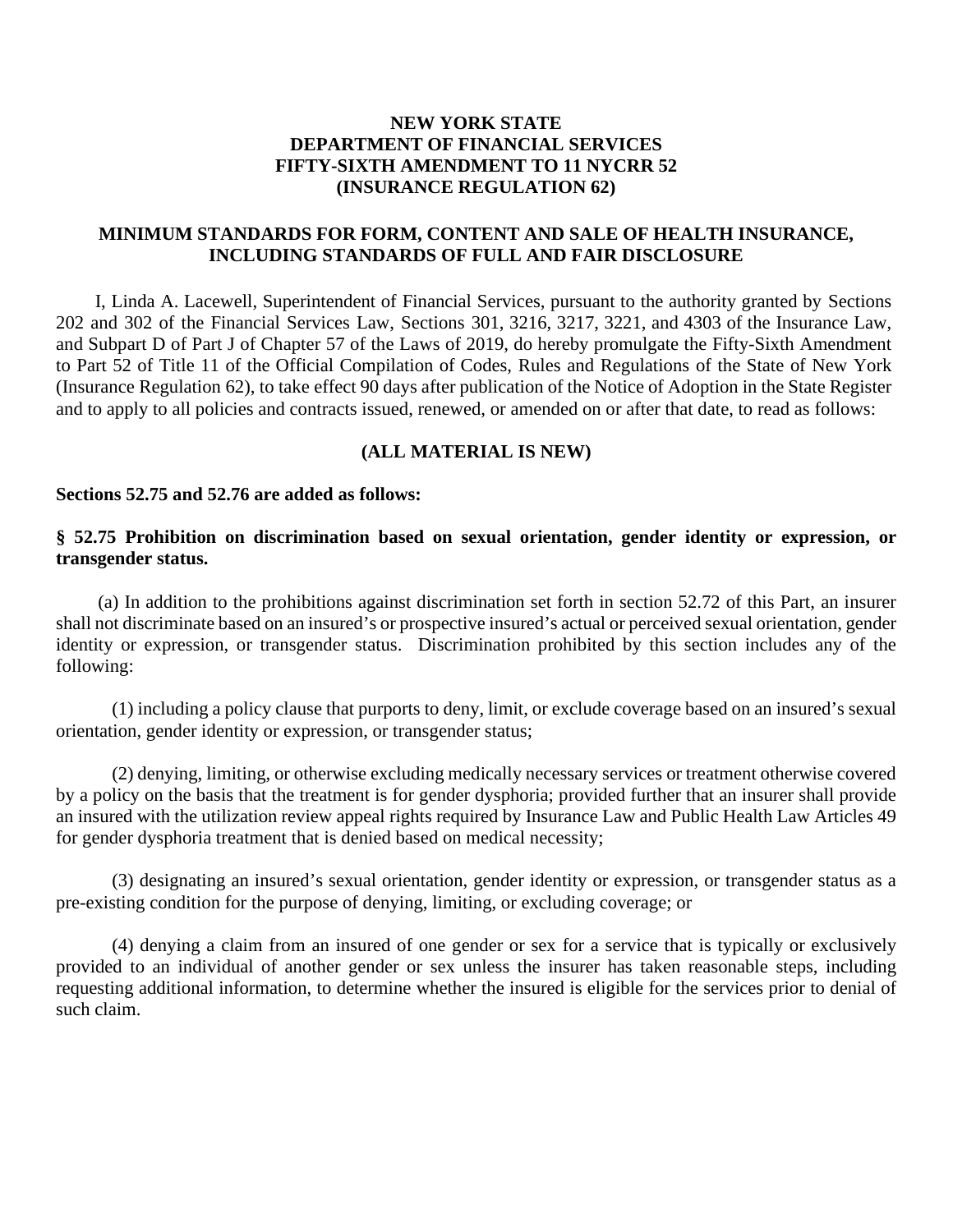### **§ 52.76 Coverage for preventive care and screenings.**

(a)(1) Every policy that provides hospital, surgical, or medical care coverage, except for a grandfathered health plan, shall provide coverage for preventive care and screenings for insureds pursuant to Insurance Law sections  $3216(i)(17)(E)$ ,  $3221(1)(8)(E)$  and  $(F)$ , and  $4303(i)(3)$ , including coverage for preexposure prophylaxis with effective antiretroviral therapy for persons who are at high risk of HIV acquisition. Such coverage shall not be subject to cost-sharing.

(2) A policy shall cover preventive care and screenings described in Insurance Law sections  $3216(i)(17)$ (E),  $3221(1)(8)$ (E) and (F), and  $4303(i)(3)$  upon any policy issuance or renewal that occurs six months after the date the recommendation or guideline described in Insurance Law sections 3216(i)(17)(E), 3221(l)(8)(E) and  $(F)$ , and  $4303(j)(3)$  is issued.

(3) A policy that provides coverage for preventive care and screenings specified in any recommendation or guideline described in Insurance Law sections 3216(i)(17)(E), 3221(l)(8)(E) and (F), and 4303(j)(3) shall provide coverage through the last day of the policy year, even if the recommendation or guideline changes during the policy year.

(4) For purposes of this section, "grandfathered health plan" shall have the meaning set forth in Insurance Law sections  $3216(i)(17)(F)$ ,  $3221(1)(8)(G)$ , and  $4303(i)(4)$ .